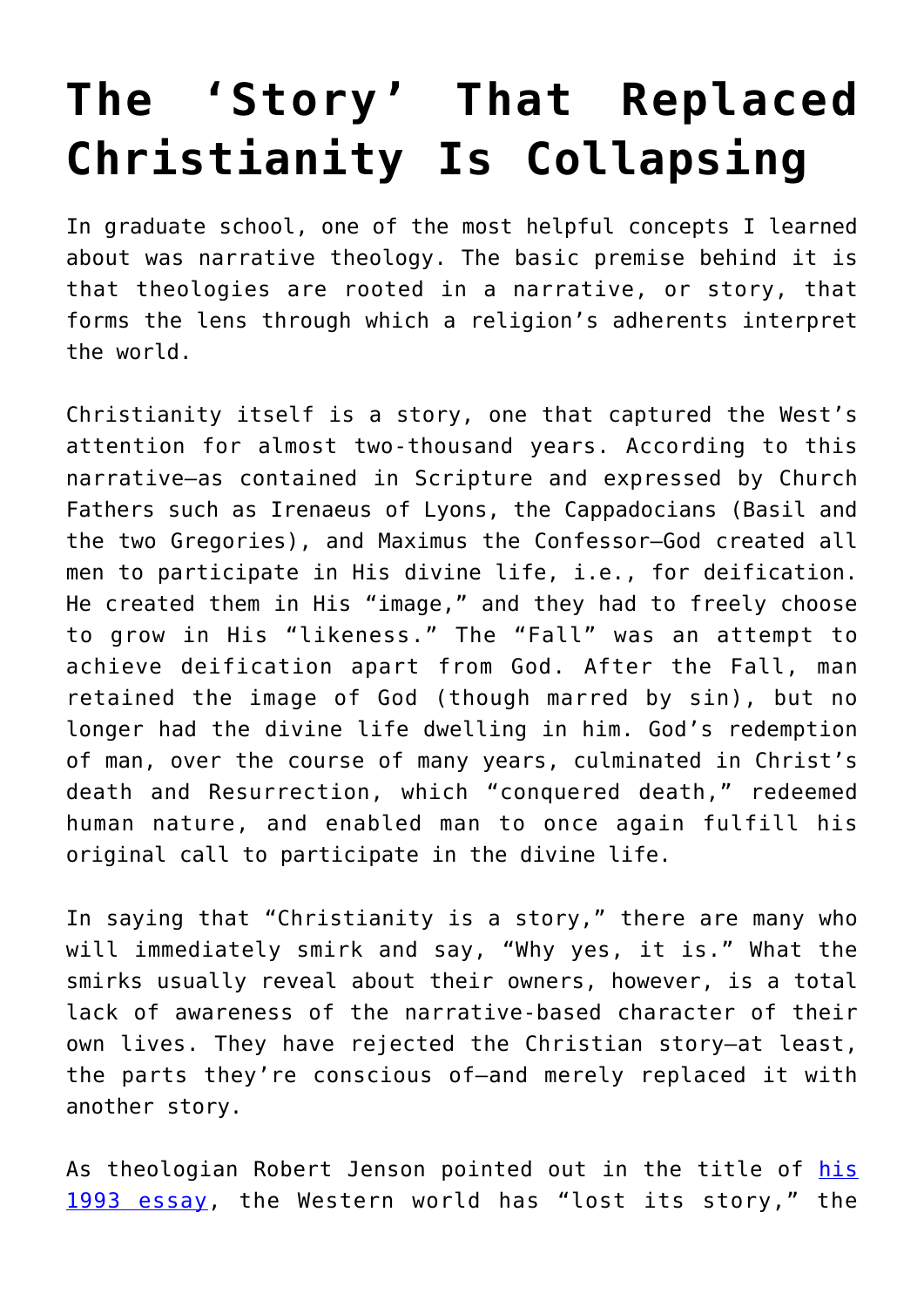Christian story. For the past two-hundred or more years, its replacement in the West has been "modernity."

In [a remarkably insightful article](https://blogs.ancientfaith.com/glory2godforallthings/2018/04/24/do-you-ever-think-about-being-a-hobbit/) published yesterday, popular blogger Fr. Stephen Freeman reminds us of the storybased character of modernity:

*"We live in a story that calls itself the 'modern world.' It is about the 'time' we live in. It invented terms such as the 'Classical Period,' the 'Dark Ages,' and the 'Middle Ages,' naming history in such a way that it inevitably yielded modernity. It is the story of progress and evolution, not the unfolding of a divine plan, but the successive work of increasing understanding, science and compassion."*

But stories are to be tested by their fruits, and as Freeman and others have argued, modernity has not delivered on its promises of making of the world a better place, and of making people happier. In other words, it's a *bad story*. That's precisely why it has needed to be propped up by various forms of entertainment and distraction for people. That's precisely why people have gravitated toward the fantasy genre (represented by Tolkien in the quote below), which hearkens back to a past way of life and being in the world:

*"Of course, the narrative that is the story of modernity is fictional. It's power and strength come from repetition. Modernity did not end war; human suffering has changed but not disappeared; prosperity has come to some but very unevenly; democracy has created universal suffrage to little or no effect; human dignity is a popular slogan, but largely without content. Has the world truly left behind superstition and ignorance in an ageless march towards a consumer paradise?*

*Modernity is only a story: it is a narrative disguised as*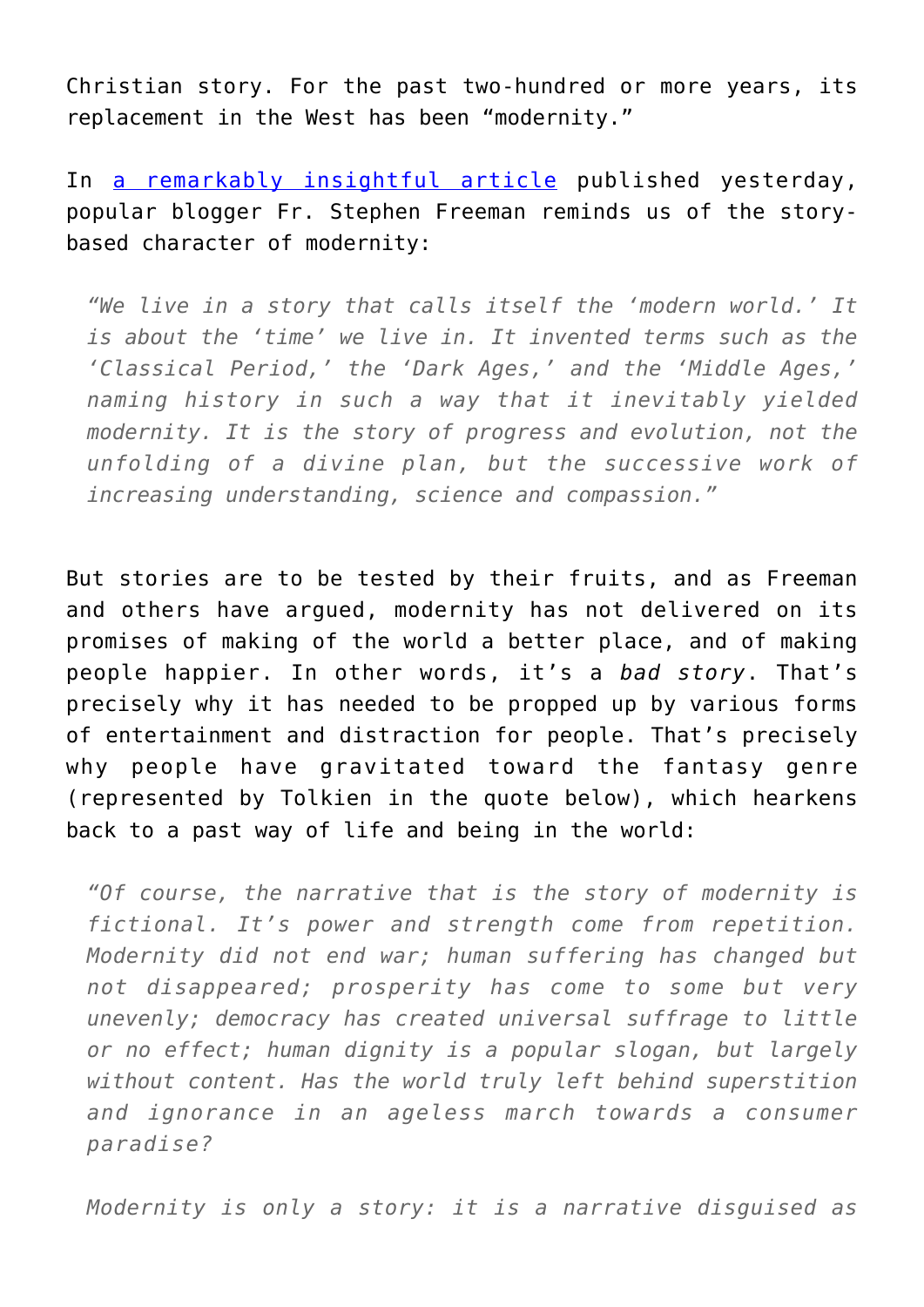*history. The emptiness and pointlessness of the modern narrative begs for questions. I suspect it's why our hearts ache from time to time and dream of Hobbits. The narrative of Middle Earth, though fictional, has a transcendent meaning and purpose, something that calls for the deepest courage and makes every sacrifice to be significant. That Mordor and Isengard both embody elements of the industrial revolution, endangering even the Shire, are not accidental. They intentionally represent the flaws of modernity. Tolkien's mythology imagines that such forces can be defeated."*

Twenty-five years ago, Jenson saw that "the modern world, the world that instrumental and critical reason built, is falling about us." Its successor is postmodernism, which has not only revealed the shaky intellectual foundations of the story of modernity, but has also sought to do away with all universal narratives that seek to make sense of reality. The postmodern world is one in which each of us is free to make up our own story, using whatever narrative helps us get by.

To reiterate what I mentioned above, the story of modernity was able to come to power because the Christian story in the West had first been lost. Christianity itself had started to tell a bad story, one that did not capture the glory of the original revelation, and one that was not bearing sufficient fruits in its purveyors.

I contend that most Christian churches today continue to perpetuate a bad story, one that's not really Christianity, but instead, the story of modernity with a superficial Christian garnish. In the description of [Rod Dreher](https://amzn.to/2FewfUQ), the average person attending a Sunday worship service these days is "fed nothing but the thin gruel of contemporary Christianity, with its shallow theology and upbeat sloganeering." Today's churches have sold the birthright of a rich narrative for "a pot of message."